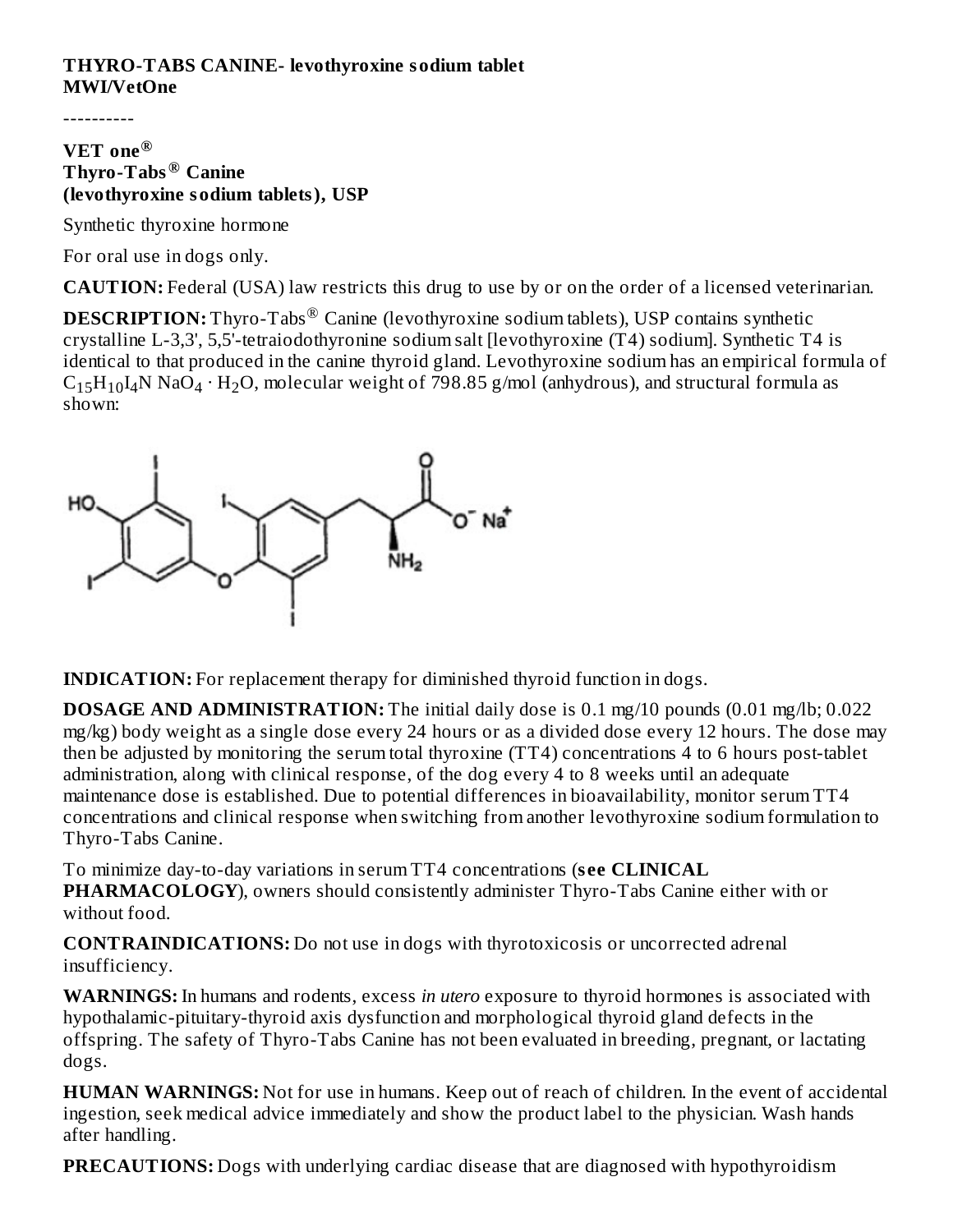should be closely monitored during the dose establishment phase. Adjustment of cardiac medication or levothyroxine sodium dosage may be needed depending on clinical response. 1-4

**ADVERSE REACTIONS:** In a 6-month US field study with 92 dogs, the most commonly reported adverse reactions by percentage of dogs experiencing the reaction included: anorexia (17%), dermatitis (15%), vomiting (15%), otitis externa (14%), lethargy (14%), polydipsia (13%), diarrhea (11%), leukocytosis (9%), pruritus (8%), tachypnea (8%), polyuria (5%), hyperactivity (4%), and seborrhea  $(1\%)$ .

One dog was withdrawn from the study at the owner's request because of increased water consumption and urination, which was possibly related to levothyroxine sodium.

Hematocrit and red blood cell counts exceeded the upper limit of the reference range in seven dogs by the end of the study. Liver enzyme (ALP, ALT, or AST) elevations related to levothyroxine administration were reported in three dogs. In two of the dogs with elevated ALT and AST, the elevations resolved by Day 70 and Day 126, respectively.

The following events were reported voluntarily to LLOYD, Inc. (as of 2015): Allergic-type hypersensitivity reactions (pruritus, hives, rash, facial swelling), alopecia, anorexia, vomiting, diarrhea, polyuria, polydipsia, hyperactivity, tachypnea, lethargy, collapse, and high or low serum total thyroxine concentrations.

For a copy of the Safety Data Sheet (SDS) or to report suspected adverse drug events, contact LLOYD, Inc. at 1-800-831-0004. For additional information about adverse drug experience reporting for animal drugs, contact FDA at 1-888-FDA-VETS or http://www.fda.gov/AnimalVeterinary/SafetyHealth.

**CLINICAL PHARMACOLOGY:** Levothyroxine sodium has poor oral bioavailability in dogs (10- 20%) with peak serum TT4 concentrations within 4 to 6 hours (fasted state). Administration of levothyroxine sodium with food reduces oral bioavailability.<sup>5</sup> In most dogs, the estimated half-life is approximately 10-14 hours. Levothyroxine sodium is excreted in the feces.

**EFFECTIVENESS:** In a US field study with 92 dogs, dogs were administered a starting daily dose of 0.1 mg/10 lb (0.022 mg/kg) body weight. The dose was administered either once every  $\overline{2}4$  hours or as 0.05 mg/10 lb (0.011 mg/kg) body weight every 12 hours. The dose could be increased or decreased (without a change in frequency) after 6, 10, and 18 weeks, based on clinical findings and serum thyroid hormone concentrations. The majority of the dogs (80%) were dosed at 0.08-0.12 mg/10 lb (0.008-0.012 mg/lb; 0.018-0.026 mg/kg) by the end of the study, with the majority of dogs (69.7%) requiring one dose change.

The product was considered effective if the serum TT4, free thyroxine (fT4), and thyroid stimulating hormone (TSH) concentrations were all within the desired treatment ranges when collected 4 to 6 hours post-tablet administration after  $182 \pm 5$  days of treatment (TT4: 15-94 nmol/L; fT4: 8-36 pmol/L; TSH:  $\le$ 37 mU/L). Of the 78 evaluable cases, 59 (75.6%) were considered treatment successes. There was no statistical difference in the success rate between the once daily or divided dose treatment groups.

Clinical signs of hypothyroidism (weight gain, lethargy, bradycardia, seborrhea, alopecia, hyperpigmentation, scaling, and hypercholesterolemia) generally improved by the end of the study (Day  $182 \pm 5$ ). Respiratory rate, excluding panting dogs, increased during the study along with activity level.

**ANIMAL SAFETY:** In a laboratory study, levothyroxine sodium was administered to 32 healthy, 7-10 month old, euthyroid Beagle dogs (4 males and 4 females per group) at 0X, 2X, 6X, and 10X the initial dose of 0.10 mg/10 lb (0.01 mg/lb) once daily for 26 weeks. Increased serum TT4 and fT4 concentrations were directly proportional to an increasing dose of levothyroxine sodium. Decreased serum TSH concentrations were inversely proportional to an increasing dose of levothyroxine sodium. Dogs treated with levothyroxine sodium had elevated red blood cell indices (hemoglobin, hematocrit, and red blood cell count) and ALT but these did not exceed the normal reference ranges. Dogs treated with levothyroxine sodium had lower albumin, calcium, globulins, and total protein values but these did not fall below the normal reference ranges. Vomiting, diarrhea, excitation, rapid respiration,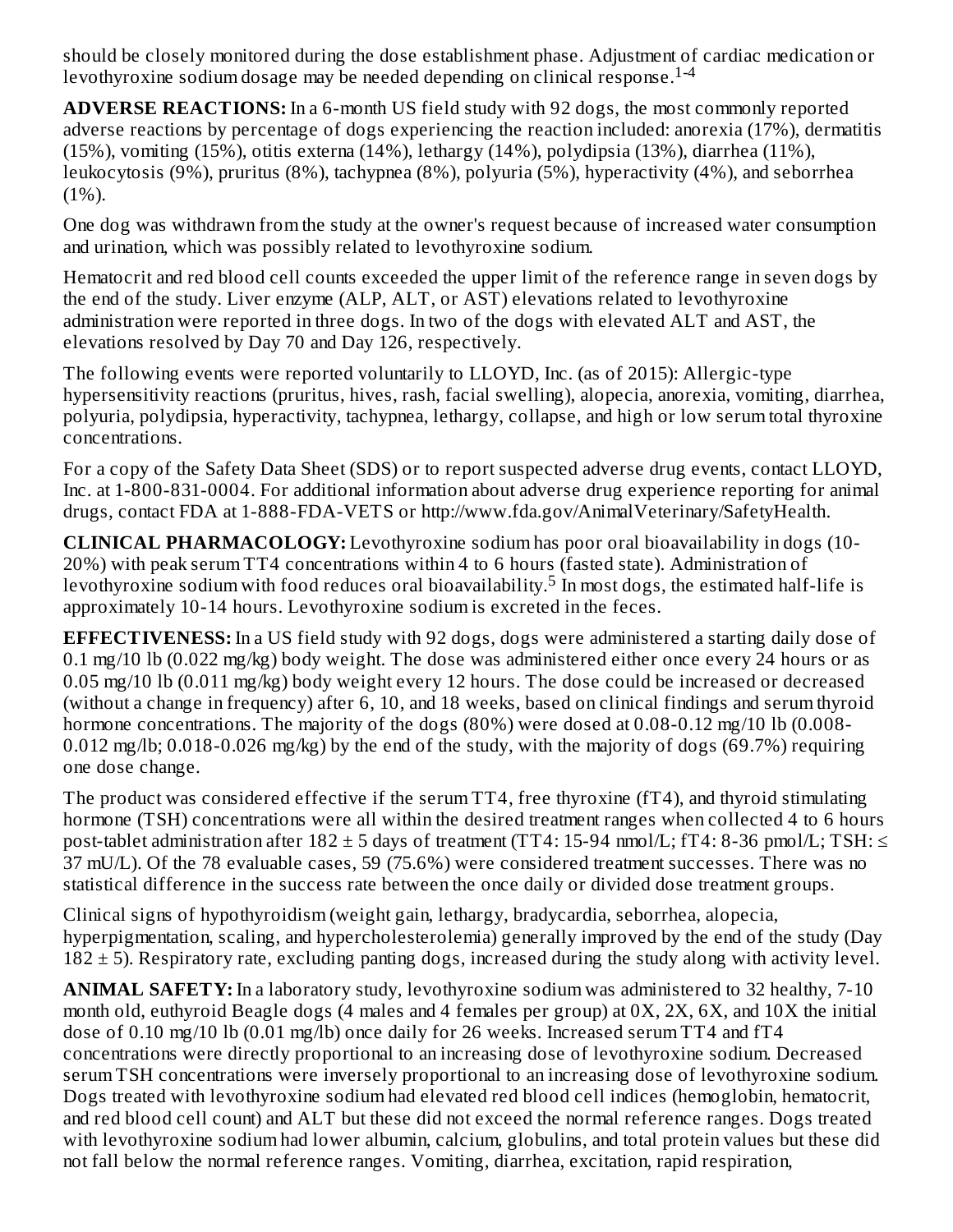tachycardia, and feces with blood were observed in all treatment groups, but were seen with greater frequency in dogs treated with levothyroxine sodium. Decreased pituitary gland and thyroid/parathyroid gland organ weights were also observed in euthyroid dogs treated with levothyroxine sodium.

**STORAGE CONDITIONS:** Store at controlled room temperature 20°-25°C (68°-77°F) with excursions allowed between  $15^{\circ}$  and  $30^{\circ}$ C (59° and  $86^{\circ}$ F). Protect from light and moisture.

**HOW SUPPLIED:** Thyro-Tabs Canine (levothyroxine sodium tablets), USP is available as scored, color coded ovoid tablets in 9 strengths: 0.1 mg-yellow; 0.2 mg-pink; 0.3 mg-green; 0.4 mg-maroon; 0.5 mg-white; 0.6 mg-purple; 0.7 mg-orange; 0.8 mg-blue; and 1.0 mg-tan, in bottles of 120 and 1,000 tablets.

Approved by FDA under NADA # 141-448

Manufactured by: LLOYD, Inc. Shenandoah, IA 51601

Distributed by: MWI Boise, ID 83705 www.VetOne.net

Iss. 06/20

#### **REFERENCES:**

- 1. Phillips DE, Harkin KR. Hypothyroidism and myocardial failure in two Great Danes. *J Am Anim Hosp Assoc* 2003;39:133-137.
- 2. Flood JA, Hoover JP. Improvement in myocardial dysfunction in a hypothyroid dog. *Can Vet J* 2009;50:828-834.
- 3. Chow B, French A. Conversion of atrial fibrillation after levothyroxine in a dog with hypothyroidism and arterial thromboembolism. *J Small Anim Pract* 2014;55:278-282.
- 4. Sangster JK, Panciera DL, Abbott JA. Cardiovascular effects of thyroid disease. *Compend Contin Educ Vet* 2013;35:E5.
- 5. Le Traon G, Burgaud S, Horspool LJ. Pharmacokinetics of total thyroxine in dogs after administration of an oral solution of levothyroxine sodium. *J Vet Pharmacol Ther* 2008;31:95-101.

## $\mathrm{LLOYD}_\circledR$

For technical questions, call 1-800-831-0004

### **PRINCIPAL DISPLAY PANEL - 0.1 mg Tablet Bottle Label**

NDC 13985-981-20

VET one ®

Thyro-Tabs $^{\circledR}$  Canine (levothyroxine sodium tablets), USP

0.1 mg

For use in animals only. Keep out of reach of children.

CAUTION: Federal law restricts this drug to use by or on the order of a licensed veterinarian.

Approved by FDA under NADA # 141-448

V1 510155 1000 Tablets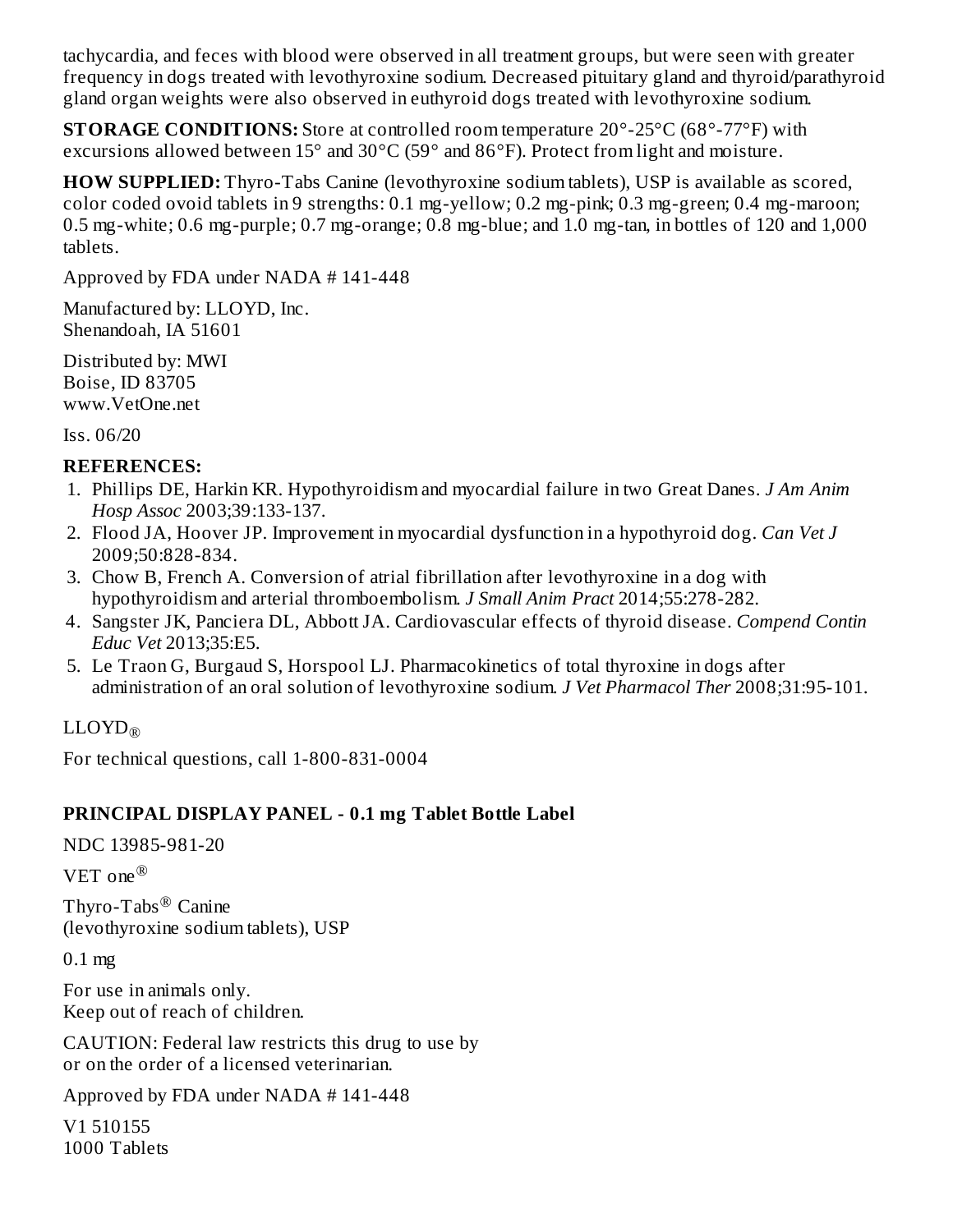

### **PRINCIPAL DISPLAY PANEL - 0.2 mg Tablet Bottle Label**

NDC 13985-982-20

VET one ®

Thyro-Tabs $^{\circledR}$  Canine (levothyroxine sodium tablets), USP

0.2 mg

For use in animals only. Keep out of reach of children.

CAUTION: Federal law restricts this drug to use by or on the order of a licensed veterinarian.

Approved by FDA under NADA # 141-448

V1 510157 1000 Tablets



### **PRINCIPAL DISPLAY PANEL - 0.3 mg Tablet Bottle Label**

NDC 13985-983-20

VET one ®

Thyro-Tabs $^{\circledR}$  Canine (levothyroxine sodium tablets), USP

0.3 mg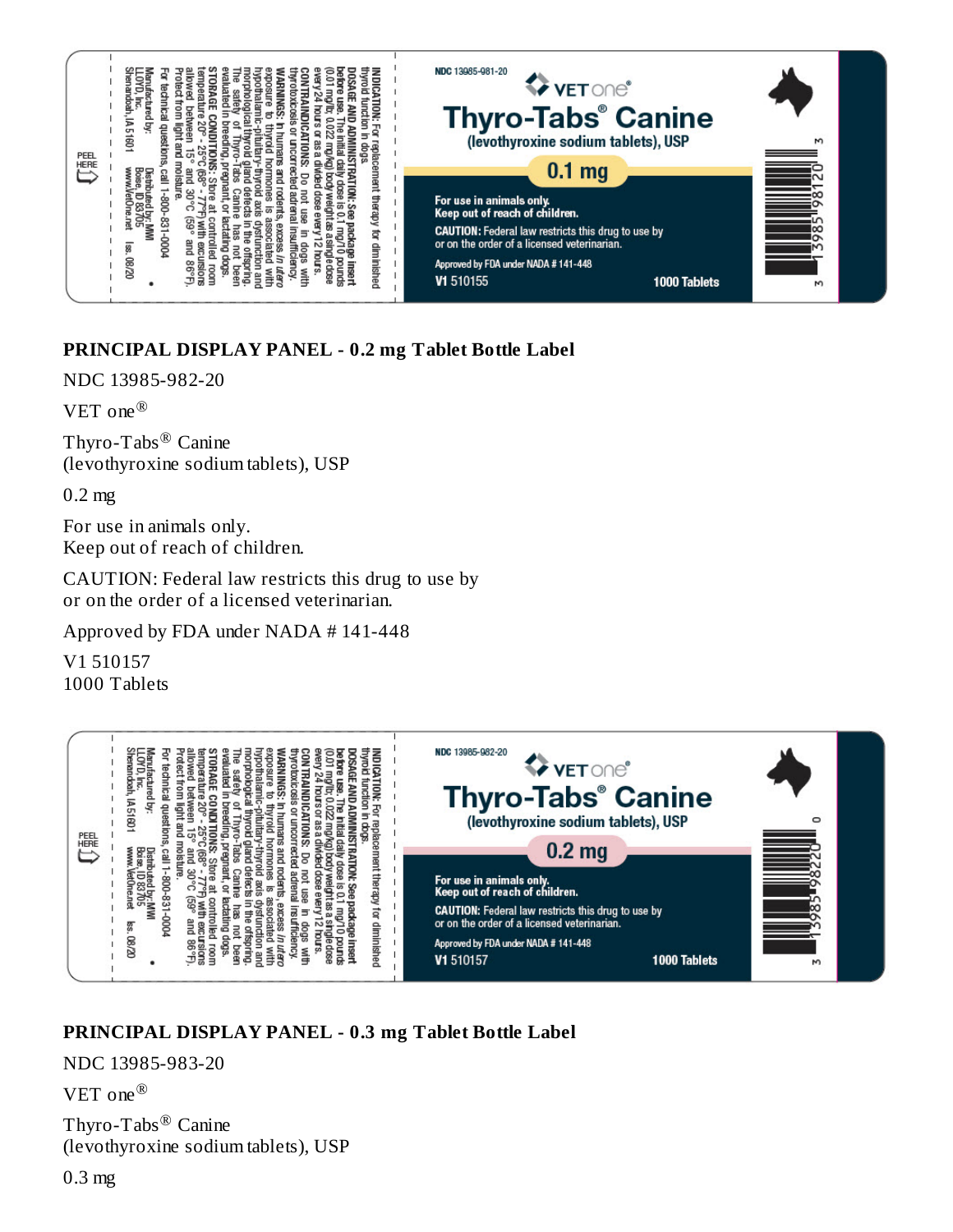For use in animals only. Keep out of reach of children.

CAUTION: Federal law restricts this drug to use by or on the order of a licensed veterinarian.

Approved by FDA under NADA # 141-448

V1 510159 1000 Tablets



## **PRINCIPAL DISPLAY PANEL - 0.4 mg Tablet Bottle Label**

NDC 13985-984-20

VET one ®

Thyro-Tabs $^{\circledR}$  Canine (levothyroxine sodium tablets), USP

0.4 mg

For use in animals only. Keep out of reach of children.

CAUTION: Federal law restricts this drug to use by or on the order of a licensed veterinarian.

Approved by FDA under NADA # 141-448

V1 510161 1000 Tablets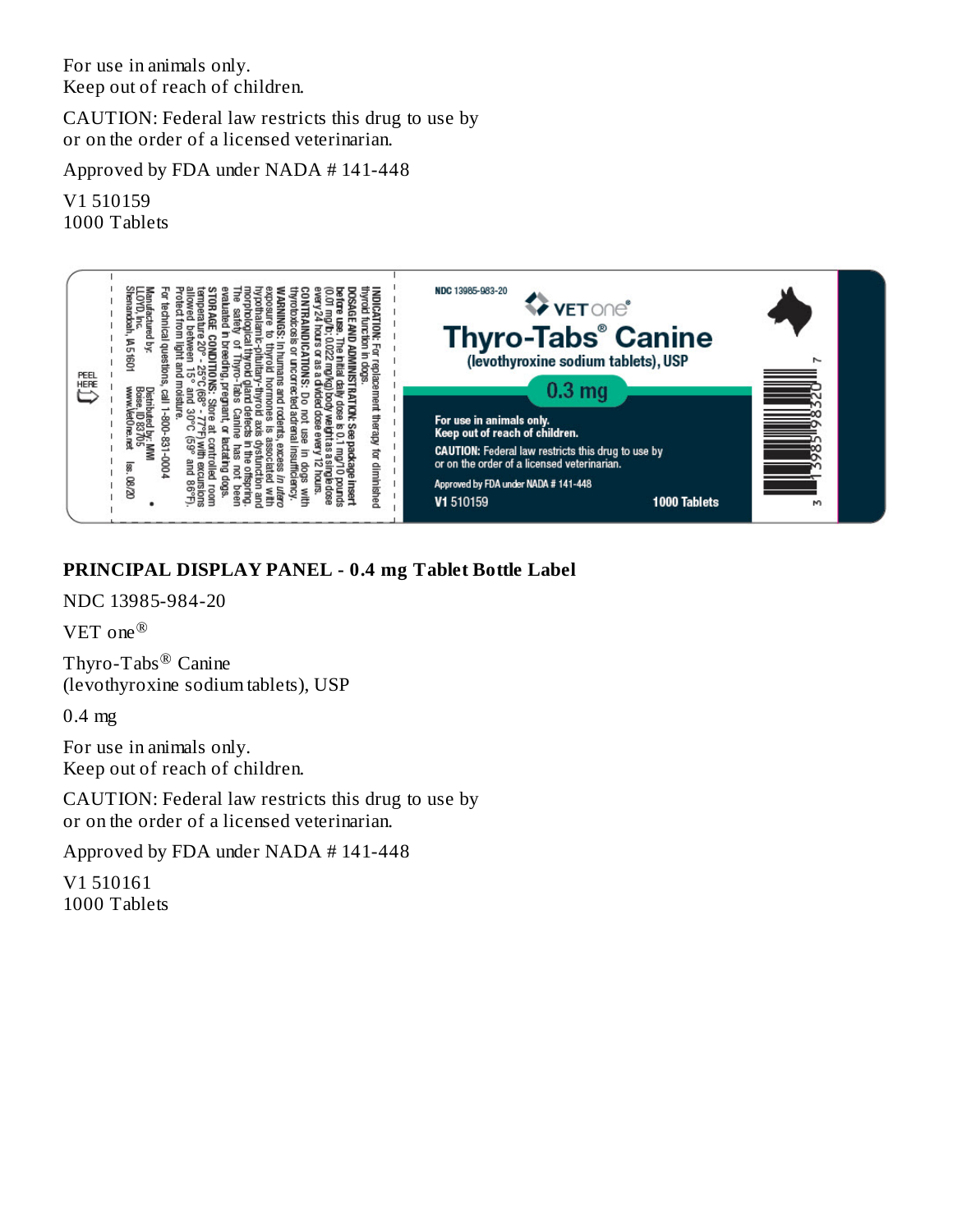

### **PRINCIPAL DISPLAY PANEL - 0.5 mg Tablet Bottle Label**

NDC 13985-985-20

VET one ®

Thyro-Tabs $^{\circledR}$  Canine (levothyroxine sodium tablets), USP

0.5 mg

For use in animals only. Keep out of reach of children.

CAUTION: Federal law restricts this drug to use by or on the order of a licensed veterinarian.

Approved by FDA under NADA # 141-448

V1 510163 1000 Tablets



## **PRINCIPAL DISPLAY PANEL - 0.6 mg Tablet Bottle Label**

NDC 13985-986-20

VET one ®

Thyro-Tabs $^{\circledR}$  Canine (levothyroxine sodium tablets), USP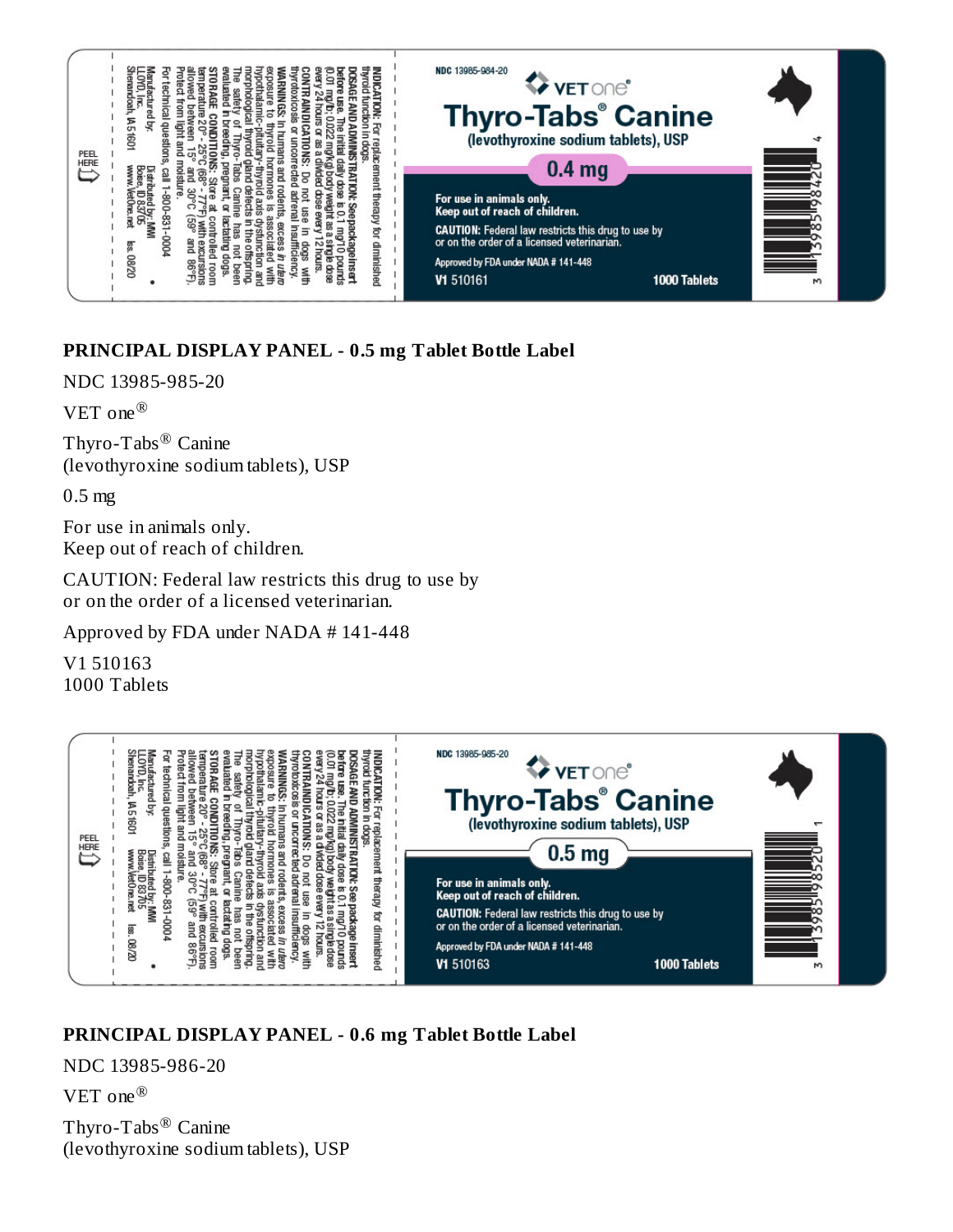0.6 mg

For use in animals only. Keep out of reach of children.

CAUTION: Federal law restricts this drug to use by or on the order of a licensed veterinarian.

Approved by FDA under NADA # 141-448

V1 510165 1000 Tablets



### **PRINCIPAL DISPLAY PANEL - 0.7 mg Tablet Bottle Label**

NDC 13985-987-20

VET one ®

Thyro-Tabs $^{\circledR}$  Canine (levothyroxine sodium tablets), USP

0.7 mg

For use in animals only. Keep out of reach of children.

CAUTION: Federal law restricts this drug to use by or on the order of a licensed veterinarian.

Approved by FDA under NADA # 141-448

V1 510167 1000 Tablets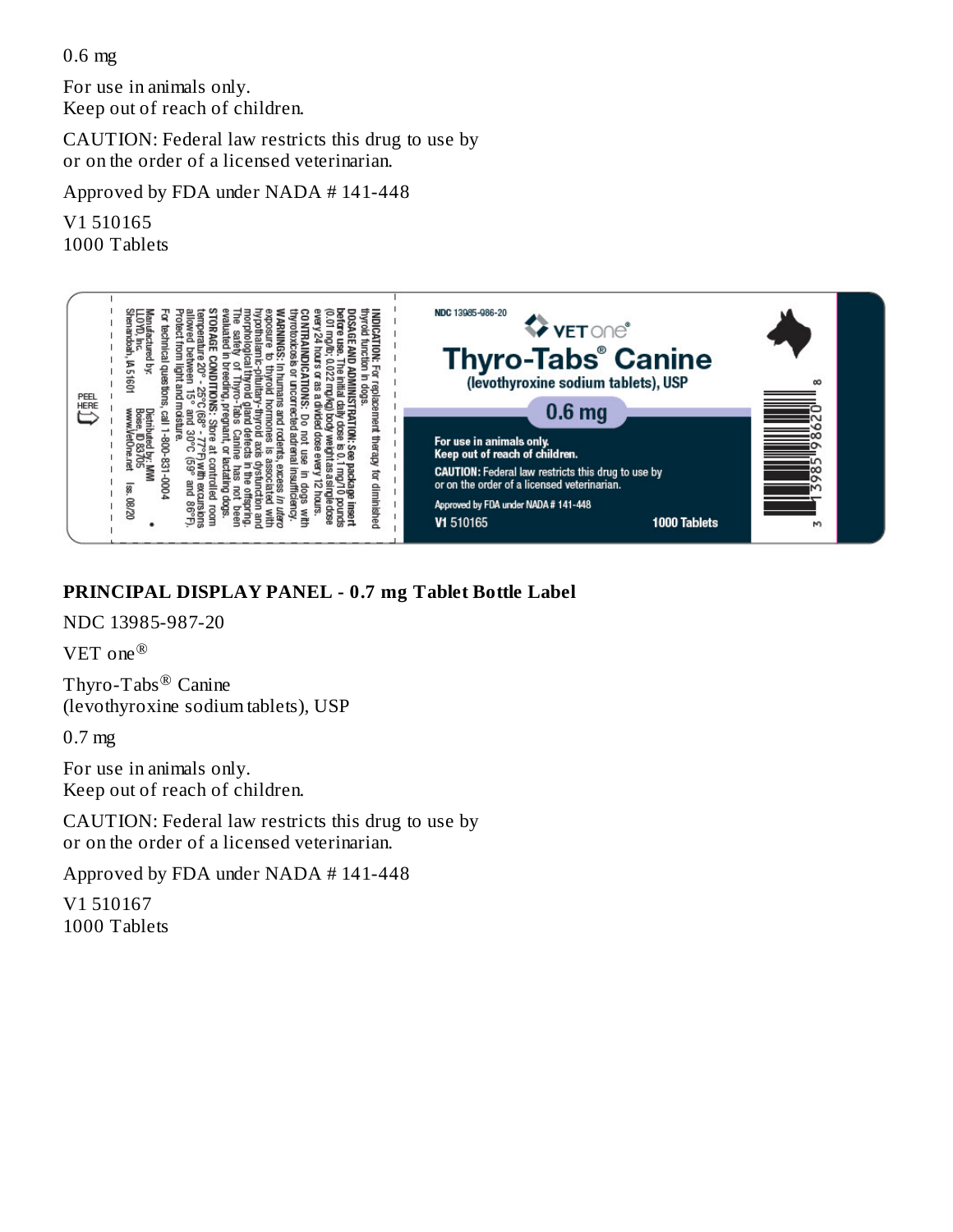

### **PRINCIPAL DISPLAY PANEL - 0.8 mg Tablet Bottle Label**

NDC 13985-988-20

VET one ®

Thyro-Tabs $^{\circledR}$  Canine (levothyroxine sodium tablets), USP

0.8 mg

For use in animals only. Keep out of reach of children.

CAUTION: Federal law restricts this drug to use by or on the order of a licensed veterinarian.

Approved by FDA under NADA # 141-448

V1 510169 1000 Tablets



## **PRINCIPAL DISPLAY PANEL - 1.0 mg Tablet Bottle Label**

NDC 13985-989-20

VET one ®

Thyro-Tabs $^{\circledR}$  Canine (levothyroxine sodium tablets), USP

1.0 mg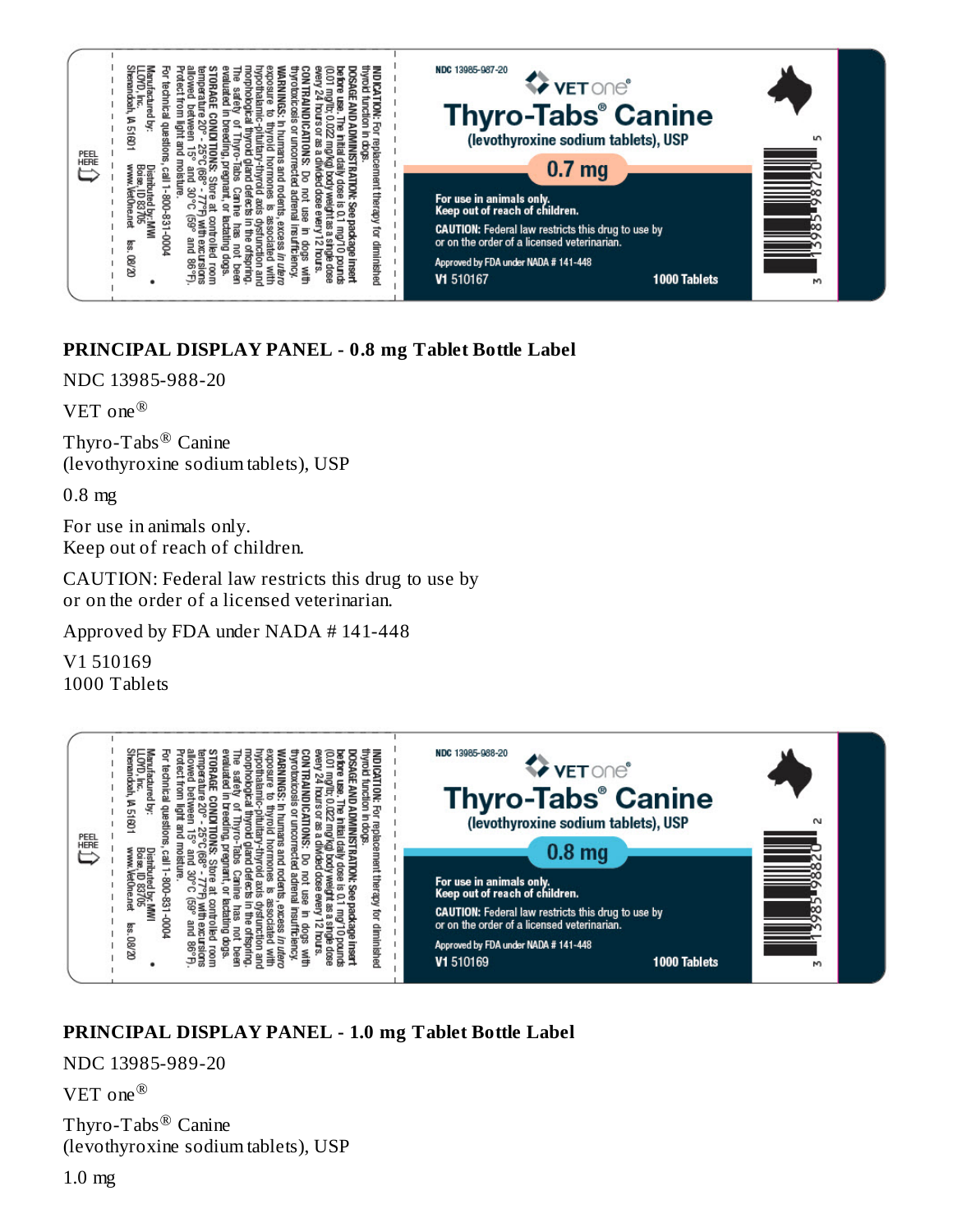For use in animals only. Keep out of reach of children.

CAUTION: Federal law restricts this drug to use by or on the order of a licensed veterinarian.

Approved by FDA under NADA # 141-448

V1 510171 1000 Tablets



|                                                                                | <b>THYRO-TABS CANINE</b>               |        |                            |                     |                                          |                           |                    |          |
|--------------------------------------------------------------------------------|----------------------------------------|--------|----------------------------|---------------------|------------------------------------------|---------------------------|--------------------|----------|
|                                                                                | levothyroxine sodium tablet            |        |                            |                     |                                          |                           |                    |          |
|                                                                                |                                        |        |                            |                     |                                          |                           |                    |          |
|                                                                                | <b>Product Information</b>             |        |                            |                     |                                          |                           |                    |          |
|                                                                                | Product Type                           |        | PRESCRIPTION ANIMAL DRUG   |                     | Item Code (Source)                       |                           | NDC:13985-981      |          |
|                                                                                | <b>Route of Administration</b>         |        | ORAL                       |                     |                                          |                           |                    |          |
|                                                                                |                                        |        |                            |                     |                                          |                           |                    |          |
|                                                                                |                                        |        |                            |                     |                                          |                           |                    |          |
|                                                                                | <b>Active Ingredient/Active Moiety</b> |        |                            |                     |                                          |                           |                    |          |
|                                                                                |                                        |        | <b>Ingredient Name</b>     |                     | <b>Basis of Strength</b>                 |                           |                    | Strength |
| LEVOTHYRO XINE SODIUM (UNII: 9J765S329G) (LEVOTHYRO XINE -<br>UNII:Q51BO43MG4) |                                        |        |                            |                     | LEVOTHYROXINE SODIUM<br><b>ANHYDROUS</b> |                           |                    | $0.1$ mg |
|                                                                                |                                        |        |                            |                     |                                          |                           |                    |          |
|                                                                                | <b>Product Characteristics</b>         |        |                            |                     |                                          |                           |                    |          |
|                                                                                | Color                                  | YELLOW | <b>Score</b>               |                     |                                          | 2 pieces                  |                    |          |
|                                                                                | <b>Shape</b>                           | OVAL   |                            | <b>Size</b>         |                                          |                           | $10 \,\mathrm{mm}$ |          |
|                                                                                | <b>Flavor</b>                          |        |                            | <b>Imprint Code</b> |                                          | 0;1;T4                    |                    |          |
|                                                                                | <b>Contains</b>                        |        |                            |                     |                                          |                           |                    |          |
|                                                                                |                                        |        |                            |                     |                                          |                           |                    |          |
|                                                                                | <b>Packaging</b>                       |        |                            |                     |                                          |                           |                    |          |
| $\#$                                                                           | <b>Item Code</b>                       |        | <b>Package Description</b> |                     | <b>Marketing Start Date</b>              | <b>Marketing End Date</b> |                    |          |
|                                                                                | 1 NDC:13985-981-10                     |        | 120 in 1 BOTTLE, PLASTIC   |                     |                                          |                           |                    |          |
|                                                                                | 2 NDC:13985-981-20                     |        | 1000 in 1 BOTTLE, PLASTIC  |                     |                                          |                           |                    |          |
|                                                                                |                                        |        |                            |                     |                                          |                           |                    |          |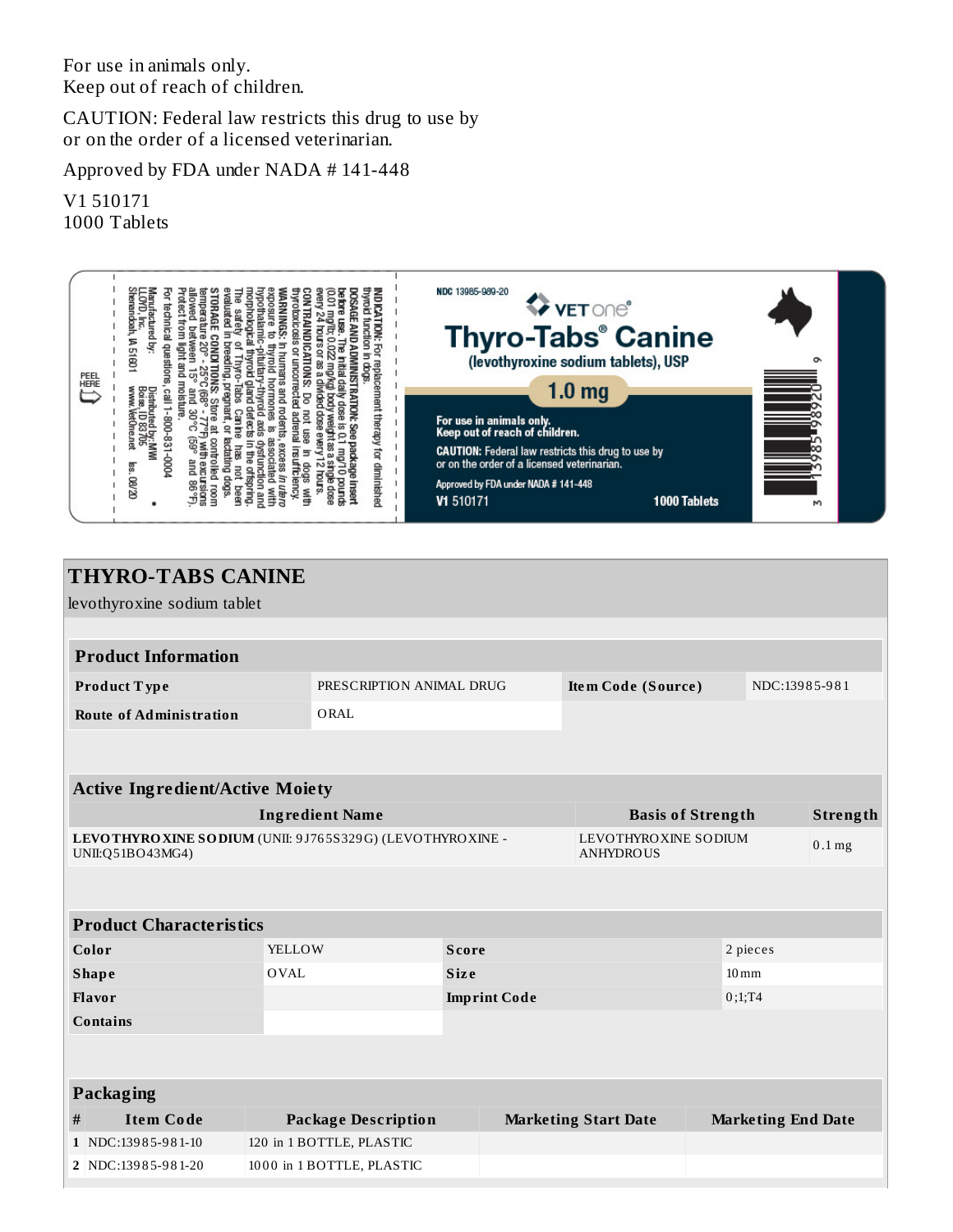|                           | <b>Marketing Information</b>                    |                             |                           |  |  |  |  |  |  |  |
|---------------------------|-------------------------------------------------|-----------------------------|---------------------------|--|--|--|--|--|--|--|
| <b>Marketing Category</b> | <b>Application Number or Monograph Citation</b> | <b>Marketing Start Date</b> | <b>Marketing End Date</b> |  |  |  |  |  |  |  |
| <b>NADA</b>               | NADA141448                                      | 11/05/2020                  |                           |  |  |  |  |  |  |  |
|                           |                                                 |                             |                           |  |  |  |  |  |  |  |
|                           |                                                 |                             |                           |  |  |  |  |  |  |  |

 $\mathbb{R}^n$ 

| <b>THYRO-TABS CANINE</b>               |                   |                                                            |                     |                                          |                           |          |
|----------------------------------------|-------------------|------------------------------------------------------------|---------------------|------------------------------------------|---------------------------|----------|
| levothyroxine sodium tablet            |                   |                                                            |                     |                                          |                           |          |
|                                        |                   |                                                            |                     |                                          |                           |          |
| <b>Product Information</b>             |                   |                                                            |                     |                                          |                           |          |
| Product Type                           |                   | PRESCRIPTION ANIMAL DRUG                                   |                     | Item Code (Source)                       | NDC:13985-982             |          |
| <b>Route of Administration</b>         |                   | ORAL                                                       |                     |                                          |                           |          |
|                                        |                   |                                                            |                     |                                          |                           |          |
| <b>Active Ingredient/Active Moiety</b> |                   |                                                            |                     |                                          |                           |          |
|                                        |                   | <b>Ingredient Name</b>                                     |                     | <b>Basis of Strength</b>                 |                           | Strength |
| UNII:Q51BO43MG4)                       |                   | LEVOTHYRO XINE SODIUM (UNII: 9J765S329G) (LEVOTHYRO XINE - |                     | LEVOTHYROXINE SODIUM<br><b>ANHYDROUS</b> |                           | $0.2$ mg |
|                                        |                   |                                                            |                     |                                          |                           |          |
| <b>Product Characteristics</b>         |                   |                                                            |                     |                                          |                           |          |
| Color                                  | PINK (Light pink) |                                                            | Score               |                                          | 2 pieces                  |          |
| <b>Shape</b>                           | <b>OVAL</b>       |                                                            | <b>Size</b>         |                                          | $10 \,\mathrm{mm}$        |          |
| Flavor<br><b>Contains</b>              |                   |                                                            | <b>Imprint Code</b> |                                          | 0;2;T4                    |          |
|                                        |                   |                                                            |                     |                                          |                           |          |
|                                        |                   |                                                            |                     |                                          |                           |          |
| Packaging<br><b>Item Code</b><br>$\#$  |                   |                                                            |                     |                                          |                           |          |
| 1 NDC:13985-982-10                     |                   | <b>Package Description</b><br>120 in 1 BOTTLE, PLASTIC     |                     | <b>Marketing Start Date</b>              | <b>Marketing End Date</b> |          |
| 2 NDC:13985-982-20                     |                   | 1000 in 1 BOTTLE, PLASTIC                                  |                     |                                          |                           |          |
|                                        |                   |                                                            |                     |                                          |                           |          |
|                                        |                   |                                                            |                     |                                          |                           |          |
| <b>Marketing Information</b>           |                   |                                                            |                     |                                          |                           |          |
| <b>Marketing Category</b>              |                   | <b>Application Number or Monograph Citation</b>            |                     | <b>Marketing Start Date</b>              | <b>Marketing End Date</b> |          |
| <b>NADA</b>                            | <b>NADA141448</b> |                                                            |                     | 11/05/2020                               |                           |          |
|                                        |                   |                                                            |                     |                                          |                           |          |

| <b>THYRO-TABS CANINE</b><br>levothyroxine sodium tablet |                          |                    |               |  |  |  |  |  |
|---------------------------------------------------------|--------------------------|--------------------|---------------|--|--|--|--|--|
| <b>Product Information</b>                              |                          |                    |               |  |  |  |  |  |
| <b>Product Type</b>                                     | PRESCRIPTION ANIMAL DRUG | Item Code (Source) | NDC:13985-983 |  |  |  |  |  |
| <b>Route of Administration</b>                          | ORAL                     |                    |               |  |  |  |  |  |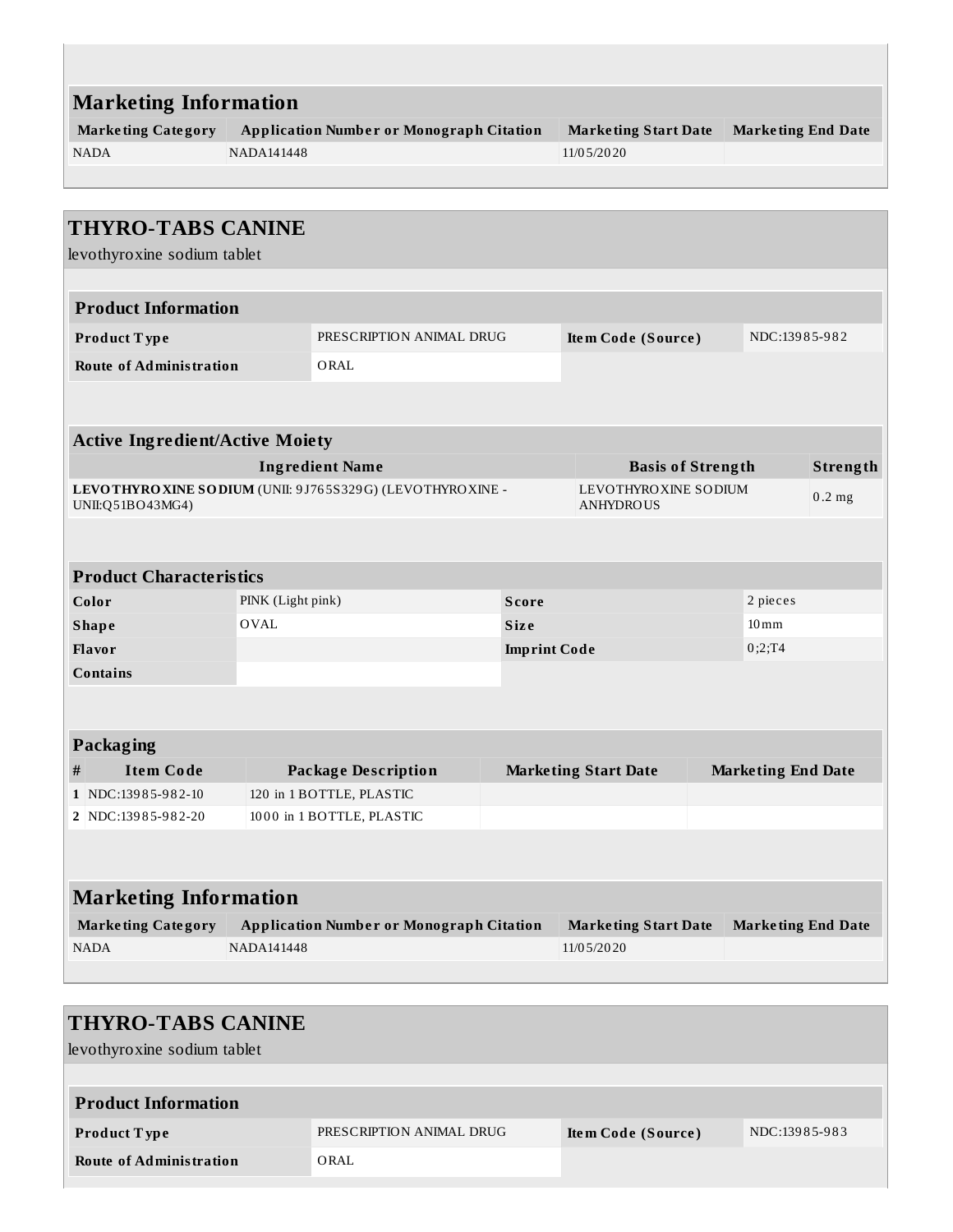| <b>Active Ingredient/Active Moiety</b><br><b>Ingredient Name</b><br><b>Basis of Strength</b><br>LEVOTHYRO XINE SODIUM (UNII: 9J765S329G) (LEVOTHYRO XINE -<br>LEVOTHYROXINE SODIUM<br>$0.3$ mg<br>UNII:Q51BO43MG4)<br><b>ANHYDROUS</b><br><b>Product Characteristics</b><br><b>GREEN</b><br>Color<br>2 pieces<br><b>Score</b><br><b>OVAL</b><br><b>Shape</b><br><b>Size</b><br>$10 \,\mathrm{mm}$<br>Flavor<br>0;3;T4<br><b>Imprint Code</b><br><b>Contains</b><br>Packaging<br>$\#$<br><b>Item Code</b><br><b>Package Description</b><br><b>Marketing Start Date</b><br><b>Marketing End Date</b><br>120 in 1 BOTTLE, PLASTIC<br>1 NDC:13985-983-10<br>1000 in 1 BOTTLE, PLASTIC<br>2 NDC:13985-983-20<br><b>Marketing Information</b><br><b>Marketing Category</b><br><b>Application Number or Monograph Citation</b><br><b>Marketing Start Date</b><br><b>Marketing End Date</b><br>NADA141448<br><b>NADA</b><br>11/05/2020 |  |  |  |  |  |  |          |
|--------------------------------------------------------------------------------------------------------------------------------------------------------------------------------------------------------------------------------------------------------------------------------------------------------------------------------------------------------------------------------------------------------------------------------------------------------------------------------------------------------------------------------------------------------------------------------------------------------------------------------------------------------------------------------------------------------------------------------------------------------------------------------------------------------------------------------------------------------------------------------------------------------------------------------|--|--|--|--|--|--|----------|
|                                                                                                                                                                                                                                                                                                                                                                                                                                                                                                                                                                                                                                                                                                                                                                                                                                                                                                                                |  |  |  |  |  |  |          |
|                                                                                                                                                                                                                                                                                                                                                                                                                                                                                                                                                                                                                                                                                                                                                                                                                                                                                                                                |  |  |  |  |  |  | Strength |
|                                                                                                                                                                                                                                                                                                                                                                                                                                                                                                                                                                                                                                                                                                                                                                                                                                                                                                                                |  |  |  |  |  |  |          |
|                                                                                                                                                                                                                                                                                                                                                                                                                                                                                                                                                                                                                                                                                                                                                                                                                                                                                                                                |  |  |  |  |  |  |          |
|                                                                                                                                                                                                                                                                                                                                                                                                                                                                                                                                                                                                                                                                                                                                                                                                                                                                                                                                |  |  |  |  |  |  |          |
|                                                                                                                                                                                                                                                                                                                                                                                                                                                                                                                                                                                                                                                                                                                                                                                                                                                                                                                                |  |  |  |  |  |  |          |
|                                                                                                                                                                                                                                                                                                                                                                                                                                                                                                                                                                                                                                                                                                                                                                                                                                                                                                                                |  |  |  |  |  |  |          |
|                                                                                                                                                                                                                                                                                                                                                                                                                                                                                                                                                                                                                                                                                                                                                                                                                                                                                                                                |  |  |  |  |  |  |          |
|                                                                                                                                                                                                                                                                                                                                                                                                                                                                                                                                                                                                                                                                                                                                                                                                                                                                                                                                |  |  |  |  |  |  |          |
|                                                                                                                                                                                                                                                                                                                                                                                                                                                                                                                                                                                                                                                                                                                                                                                                                                                                                                                                |  |  |  |  |  |  |          |
|                                                                                                                                                                                                                                                                                                                                                                                                                                                                                                                                                                                                                                                                                                                                                                                                                                                                                                                                |  |  |  |  |  |  |          |
|                                                                                                                                                                                                                                                                                                                                                                                                                                                                                                                                                                                                                                                                                                                                                                                                                                                                                                                                |  |  |  |  |  |  |          |
|                                                                                                                                                                                                                                                                                                                                                                                                                                                                                                                                                                                                                                                                                                                                                                                                                                                                                                                                |  |  |  |  |  |  |          |
|                                                                                                                                                                                                                                                                                                                                                                                                                                                                                                                                                                                                                                                                                                                                                                                                                                                                                                                                |  |  |  |  |  |  |          |
|                                                                                                                                                                                                                                                                                                                                                                                                                                                                                                                                                                                                                                                                                                                                                                                                                                                                                                                                |  |  |  |  |  |  |          |
|                                                                                                                                                                                                                                                                                                                                                                                                                                                                                                                                                                                                                                                                                                                                                                                                                                                                                                                                |  |  |  |  |  |  |          |
|                                                                                                                                                                                                                                                                                                                                                                                                                                                                                                                                                                                                                                                                                                                                                                                                                                                                                                                                |  |  |  |  |  |  |          |
|                                                                                                                                                                                                                                                                                                                                                                                                                                                                                                                                                                                                                                                                                                                                                                                                                                                                                                                                |  |  |  |  |  |  |          |
|                                                                                                                                                                                                                                                                                                                                                                                                                                                                                                                                                                                                                                                                                                                                                                                                                                                                                                                                |  |  |  |  |  |  |          |
|                                                                                                                                                                                                                                                                                                                                                                                                                                                                                                                                                                                                                                                                                                                                                                                                                                                                                                                                |  |  |  |  |  |  |          |
|                                                                                                                                                                                                                                                                                                                                                                                                                                                                                                                                                                                                                                                                                                                                                                                                                                                                                                                                |  |  |  |  |  |  |          |

| <b>THYRO-TABS CANINE</b><br>levothyroxine sodium tablet |                    |                                                            |                     |                                          |                    |          |
|---------------------------------------------------------|--------------------|------------------------------------------------------------|---------------------|------------------------------------------|--------------------|----------|
|                                                         |                    |                                                            |                     |                                          |                    |          |
| <b>Product Information</b>                              |                    |                                                            |                     |                                          |                    |          |
| Product Type                                            |                    | PRESCRIPTION ANIMAL DRUG                                   |                     | Item Code (Source)                       | NDC:13985-984      |          |
| <b>Route of Administration</b>                          |                    | ORAL                                                       |                     |                                          |                    |          |
|                                                         |                    |                                                            |                     |                                          |                    |          |
|                                                         |                    |                                                            |                     |                                          |                    |          |
| <b>Active Ingredient/Active Moiety</b>                  |                    |                                                            |                     |                                          |                    |          |
|                                                         |                    | <b>Ingredient Name</b>                                     |                     | <b>Basis of Strength</b>                 |                    | Strength |
| UNII:Q51BO43MG4)                                        |                    | LEVOTHYRO XINE SODIUM (UNII: 9J765S329G) (LEVOTHYRO XINE - |                     | LEVOTHYROXINE SODIUM<br><b>ANHYDROUS</b> |                    | $0.4$ mg |
|                                                         |                    |                                                            |                     |                                          |                    |          |
| <b>Product Characteristics</b>                          |                    |                                                            |                     |                                          |                    |          |
| Color                                                   | PINK (Bright pink) |                                                            | <b>Score</b>        |                                          | 2 pieces           |          |
| <b>Shape</b>                                            | <b>OVAL</b>        |                                                            | <b>Size</b>         |                                          | $10 \,\mathrm{mm}$ |          |
| Flavor                                                  |                    |                                                            | <b>Imprint Code</b> |                                          | 0;4;T4             |          |
| <b>Contains</b>                                         |                    |                                                            |                     |                                          |                    |          |
|                                                         |                    |                                                            |                     |                                          |                    |          |
|                                                         |                    |                                                            |                     |                                          |                    |          |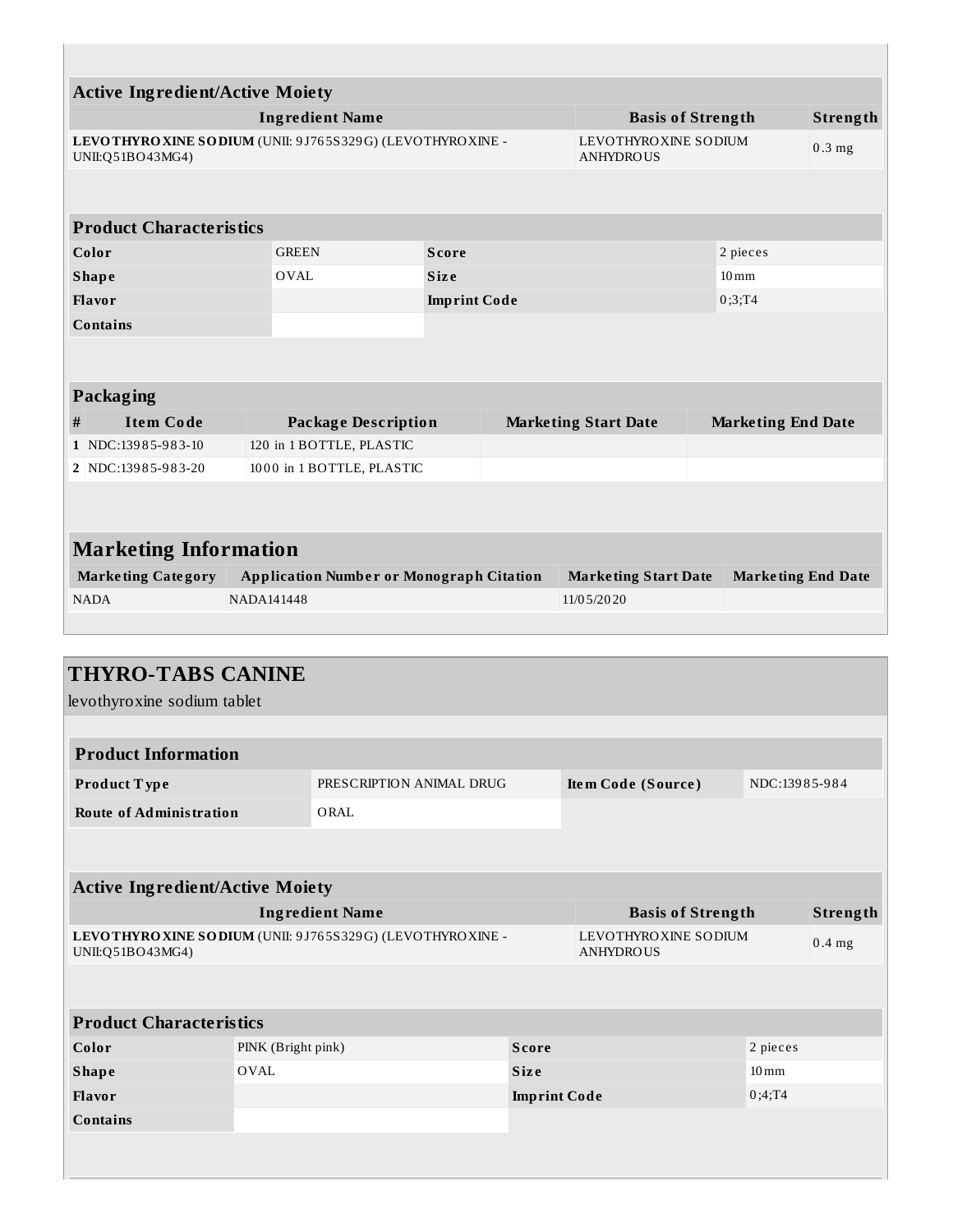|   | <b>Packaging</b>             |                                                 |  |                             |                           |  |  |  |  |  |
|---|------------------------------|-------------------------------------------------|--|-----------------------------|---------------------------|--|--|--|--|--|
| # | <b>Item Code</b>             | Package Description                             |  | <b>Marketing Start Date</b> | <b>Marketing End Date</b> |  |  |  |  |  |
|   | 1 NDC:13985-984-10           | 120 in 1 BOTTLE, PLASTIC                        |  |                             |                           |  |  |  |  |  |
|   | 2 NDC:13985-984-20           | 1000 in 1 BOTTLE, PLASTIC                       |  |                             |                           |  |  |  |  |  |
|   |                              |                                                 |  |                             |                           |  |  |  |  |  |
|   |                              |                                                 |  |                             |                           |  |  |  |  |  |
|   | <b>Marketing Information</b> |                                                 |  |                             |                           |  |  |  |  |  |
|   | <b>Marketing Category</b>    | <b>Application Number or Monograph Citation</b> |  | <b>Marketing Start Date</b> | <b>Marketing End Date</b> |  |  |  |  |  |
|   | <b>NADA</b>                  | NADA141448                                      |  | 11/05/2020                  |                           |  |  |  |  |  |
|   |                              |                                                 |  |                             |                           |  |  |  |  |  |

| <b>THYRO-TABS CANINE</b>                                                       |                   |                                                 |                     |  |                                          |                           |          |
|--------------------------------------------------------------------------------|-------------------|-------------------------------------------------|---------------------|--|------------------------------------------|---------------------------|----------|
| levothyroxine sodium tablet                                                    |                   |                                                 |                     |  |                                          |                           |          |
|                                                                                |                   |                                                 |                     |  |                                          |                           |          |
| <b>Product Information</b>                                                     |                   |                                                 |                     |  |                                          |                           |          |
| Product Type                                                                   |                   | PRESCRIPTION ANIMAL DRUG                        |                     |  | Item Code (Source)                       | NDC:13985-985             |          |
| <b>Route of Administration</b>                                                 |                   | ORAL                                            |                     |  |                                          |                           |          |
|                                                                                |                   |                                                 |                     |  |                                          |                           |          |
|                                                                                |                   |                                                 |                     |  |                                          |                           |          |
| <b>Active Ingredient/Active Moiety</b>                                         |                   |                                                 |                     |  |                                          |                           |          |
|                                                                                |                   | <b>Ingredient Name</b>                          |                     |  | <b>Basis of Strength</b>                 |                           | Strength |
| LEVOTHYRO XINE SODIUM (UNII: 9J765S329G) (LEVOTHYRO XINE -<br>UNII:Q51BO43MG4) |                   |                                                 |                     |  | LEVOTHYROXINE SODIUM<br><b>ANHYDROUS</b> |                           | $0.5$ mg |
|                                                                                |                   |                                                 |                     |  |                                          |                           |          |
|                                                                                |                   |                                                 |                     |  |                                          |                           |          |
| <b>Product Characteristics</b>                                                 |                   |                                                 |                     |  |                                          |                           |          |
| Color                                                                          | <b>WHITE</b>      |                                                 | <b>Score</b>        |  |                                          | 2 pieces                  |          |
| <b>Shape</b>                                                                   | <b>OVAL</b>       |                                                 | <b>Size</b>         |  |                                          | $10 \,\mathrm{mm}$        |          |
| <b>Flavor</b>                                                                  |                   |                                                 | <b>Imprint Code</b> |  |                                          | 0;5;T4                    |          |
| <b>Contains</b>                                                                |                   |                                                 |                     |  |                                          |                           |          |
|                                                                                |                   |                                                 |                     |  |                                          |                           |          |
| Packaging                                                                      |                   |                                                 |                     |  |                                          |                           |          |
| #<br><b>Item Code</b>                                                          |                   | <b>Package Description</b>                      |                     |  | <b>Marketing Start Date</b>              | <b>Marketing End Date</b> |          |
| 1 NDC:13985-985-10                                                             |                   | 120 in 1 BOTTLE, PLASTIC                        |                     |  |                                          |                           |          |
| 2 NDC:13985-985-20<br>1000 in 1 BOTTLE, PLASTIC                                |                   |                                                 |                     |  |                                          |                           |          |
|                                                                                |                   |                                                 |                     |  |                                          |                           |          |
|                                                                                |                   |                                                 |                     |  |                                          |                           |          |
| <b>Marketing Information</b>                                                   |                   |                                                 |                     |  |                                          |                           |          |
| <b>Marketing Category</b>                                                      |                   | <b>Application Number or Monograph Citation</b> |                     |  | <b>Marketing Start Date</b>              | <b>Marketing End Date</b> |          |
| <b>NADA</b>                                                                    | <b>NADA141448</b> |                                                 |                     |  | 11/05/2020                               |                           |          |
|                                                                                |                   |                                                 |                     |  |                                          |                           |          |

## **THYRO-TABS CANINE**

levothyroxine sodium tablet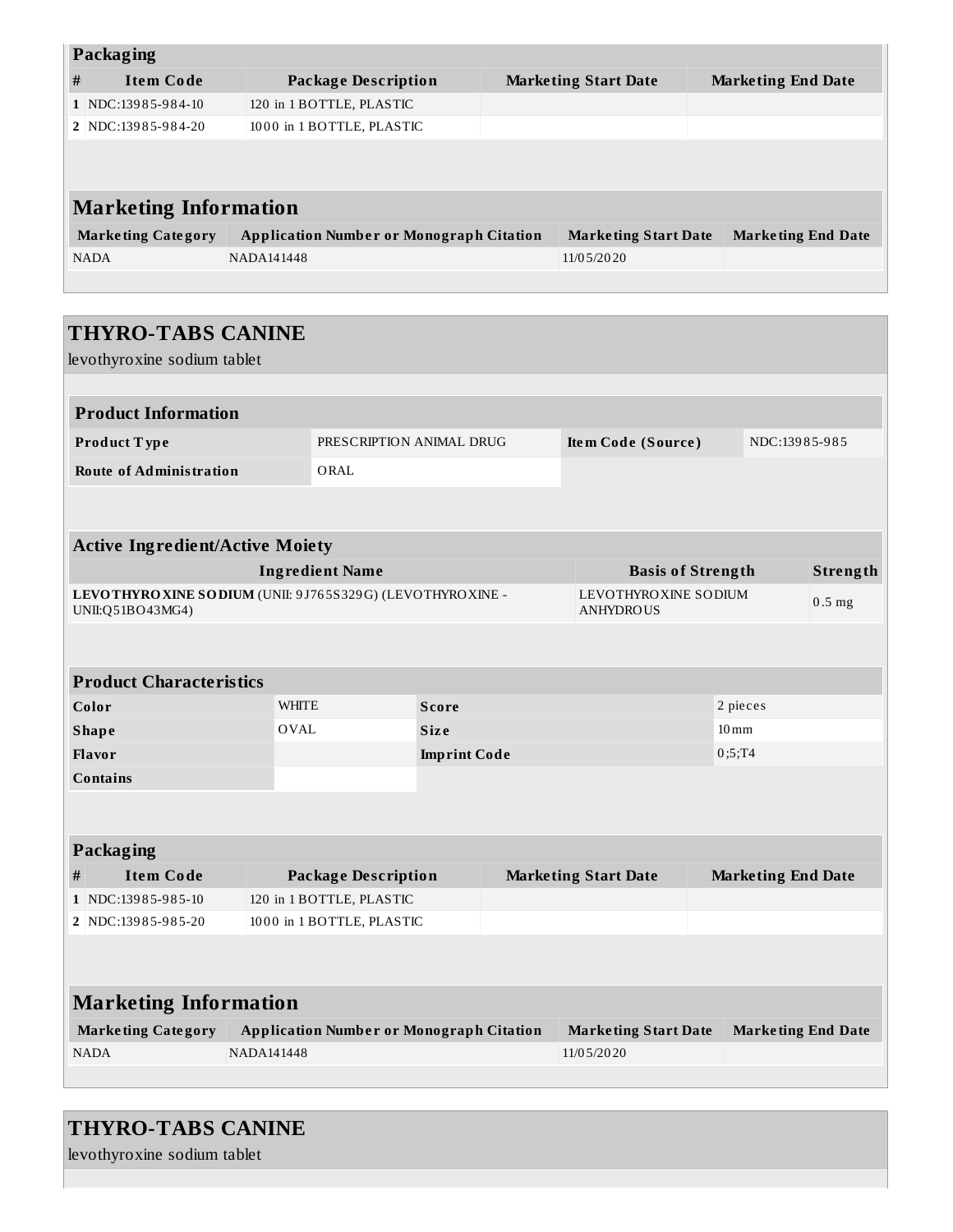| <b>Product Information</b>             |                   |                                                            |             |                                          |                           |          |
|----------------------------------------|-------------------|------------------------------------------------------------|-------------|------------------------------------------|---------------------------|----------|
| Product Type                           |                   | PRESCRIPTION ANIMAL DRUG                                   |             | Item Code (Source)                       | NDC:13985-986             |          |
| <b>Route of Administration</b>         |                   | ORAL                                                       |             |                                          |                           |          |
|                                        |                   |                                                            |             |                                          |                           |          |
|                                        |                   |                                                            |             |                                          |                           |          |
| <b>Active Ingredient/Active Moiety</b> |                   |                                                            |             |                                          |                           |          |
|                                        |                   | <b>Ingredient Name</b>                                     |             | <b>Basis of Strength</b>                 |                           | Strength |
| UNII:Q51BO43MG4)                       |                   | LEVOTHYRO XINE SODIUM (UNII: 9J765S329G) (LEVOTHYRO XINE - |             | LEVOTHYROXINE SODIUM<br><b>ANHYDROUS</b> |                           | $0.6$ mg |
|                                        |                   |                                                            |             |                                          |                           |          |
| <b>Product Characteristics</b>         |                   |                                                            |             |                                          |                           |          |
| Color                                  | PURPLE (Lavender) |                                                            | Score       |                                          | 2 pieces                  |          |
| <b>Shape</b>                           | <b>OVAL</b>       |                                                            | <b>Size</b> |                                          | $10 \,\mathrm{mm}$        |          |
| Flavor                                 |                   |                                                            |             | <b>Imprint Code</b>                      | 0;6;T4                    |          |
| <b>Contains</b>                        |                   |                                                            |             |                                          |                           |          |
|                                        |                   |                                                            |             |                                          |                           |          |
|                                        |                   |                                                            |             |                                          |                           |          |
| Packaging                              |                   |                                                            |             |                                          |                           |          |
| $\#$<br><b>Item Code</b>               |                   | <b>Package Description</b>                                 |             | <b>Marketing Start Date</b>              | <b>Marketing End Date</b> |          |
| 1 NDC:13985-986-10                     |                   | 120 in 1 BOTTLE, PLASTIC                                   |             |                                          |                           |          |
| 2 NDC:13985-986-20                     |                   | 1000 in 1 BOTTLE, PLASTIC                                  |             |                                          |                           |          |
|                                        |                   |                                                            |             |                                          |                           |          |
|                                        |                   |                                                            |             |                                          |                           |          |
| <b>Marketing Information</b>           |                   |                                                            |             |                                          |                           |          |
| <b>Marketing Category</b>              |                   | <b>Application Number or Monograph Citation</b>            |             | <b>Marketing Start Date</b>              | <b>Marketing End Date</b> |          |
| <b>NADA</b>                            | <b>NADA141448</b> |                                                            |             | 11/05/2020                               |                           |          |
|                                        |                   |                                                            |             |                                          |                           |          |
|                                        |                   |                                                            |             |                                          |                           |          |
| <b>THYRO-TABS CANINE</b>               |                   |                                                            |             |                                          |                           |          |
| levothyroxine sodium tablet            |                   |                                                            |             |                                          |                           |          |
|                                        |                   |                                                            |             |                                          |                           |          |
| <b>Product Information</b>             |                   |                                                            |             |                                          |                           |          |
|                                        |                   |                                                            |             |                                          |                           |          |
| Product Type                           |                   | PRESCRIPTION ANIMAL DRUG                                   |             | Item Code (Source)                       | NDC:13985-987             |          |
| <b>Route of Administration</b>         |                   | ORAL                                                       |             |                                          |                           |          |

| <b>Active Ingredient/Active Moiety</b>                                        |                                          |          |  |  |  |  |  |  |
|-------------------------------------------------------------------------------|------------------------------------------|----------|--|--|--|--|--|--|
| <b>Ingredient Name</b>                                                        | <b>Basis of Strength</b>                 | Strength |  |  |  |  |  |  |
| LEVOTHYRO XINE SODIUM (UNII: 9J765S329G) (LEVOTHYRO XINE -<br>UNII:Q51BO43MG4 | LEVOTHYROXINE SODIUM<br><b>ANHYDROUS</b> | $0.7$ mg |  |  |  |  |  |  |
|                                                                               |                                          |          |  |  |  |  |  |  |

| <b>Product Characteristics</b> |                       |             |                    |  |  |  |  |
|--------------------------------|-----------------------|-------------|--------------------|--|--|--|--|
| Color                          | ORANGE (Light orange) | Score       | 2 pieces           |  |  |  |  |
| <b>Shape</b>                   | OVAL                  | <b>Size</b> | $10 \,\mathrm{mm}$ |  |  |  |  |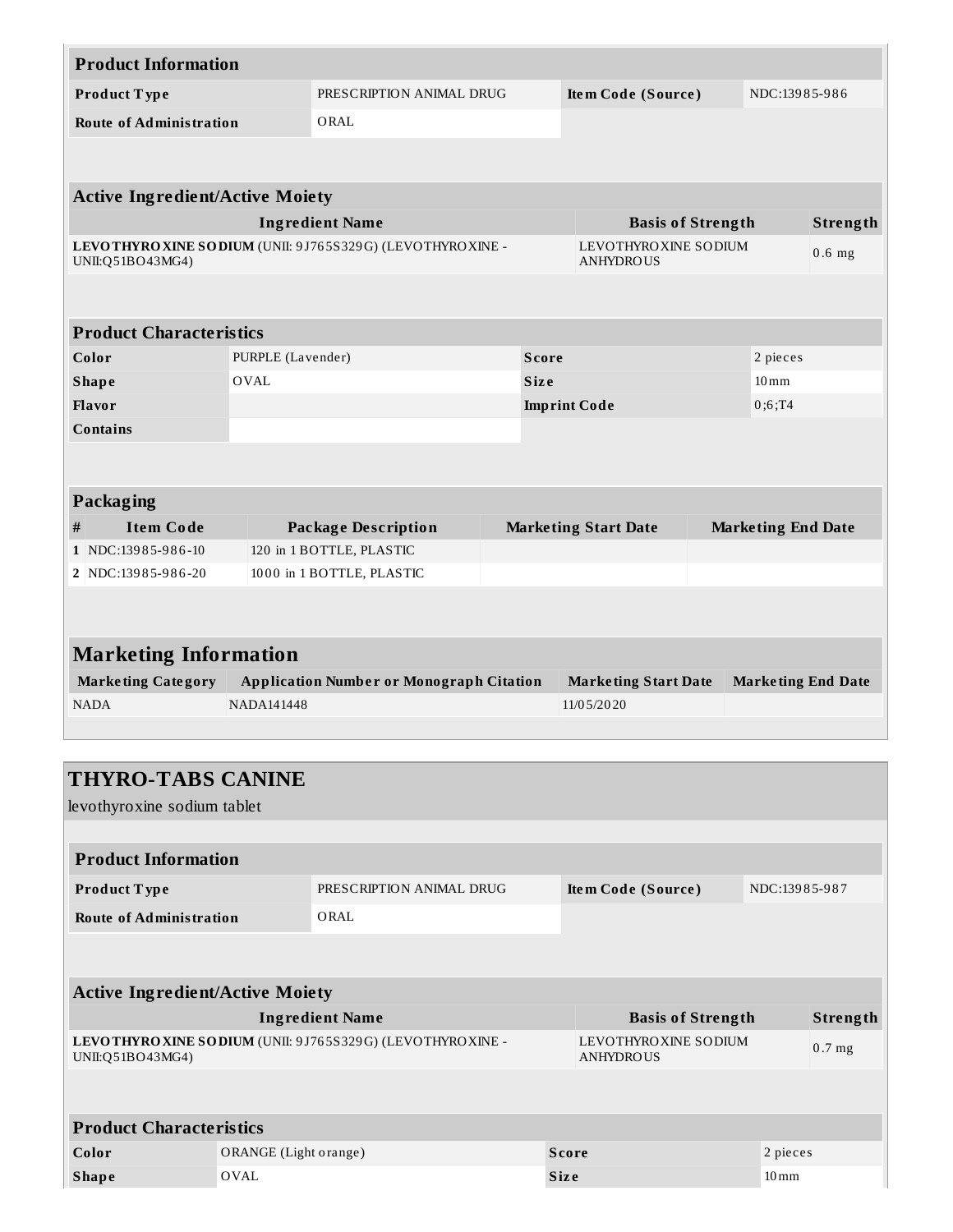| <b>Flavor</b>                          |                   |                                                           |       | <b>Imprint Code</b>                      | 0;7;T4                    |                           |
|----------------------------------------|-------------------|-----------------------------------------------------------|-------|------------------------------------------|---------------------------|---------------------------|
| <b>Contains</b>                        |                   |                                                           |       |                                          |                           |                           |
|                                        |                   |                                                           |       |                                          |                           |                           |
|                                        |                   |                                                           |       |                                          |                           |                           |
| Packaging                              |                   |                                                           |       |                                          |                           |                           |
| <b>Item Code</b><br>#                  |                   | <b>Package Description</b>                                |       | <b>Marketing Start Date</b>              | <b>Marketing End Date</b> |                           |
| 1 NDC:13985-987-10                     |                   | 120 in 1 BOTTLE, PLASTIC                                  |       |                                          |                           |                           |
| 2 NDC:13985-987-20                     |                   | 1000 in 1 BOTTLE, PLASTIC                                 |       |                                          |                           |                           |
|                                        |                   |                                                           |       |                                          |                           |                           |
|                                        |                   |                                                           |       |                                          |                           |                           |
| <b>Marketing Information</b>           |                   |                                                           |       |                                          |                           |                           |
| <b>Marketing Category</b>              |                   | <b>Application Number or Monograph Citation</b>           |       | <b>Marketing Start Date</b>              |                           | <b>Marketing End Date</b> |
| <b>NADA</b>                            | <b>NADA141448</b> |                                                           |       | 11/05/2020                               |                           |                           |
|                                        |                   |                                                           |       |                                          |                           |                           |
|                                        |                   |                                                           |       |                                          |                           |                           |
| <b>THYRO-TABS CANINE</b>               |                   |                                                           |       |                                          |                           |                           |
| levothyroxine sodium tablet            |                   |                                                           |       |                                          |                           |                           |
|                                        |                   |                                                           |       |                                          |                           |                           |
| <b>Product Information</b>             |                   |                                                           |       |                                          |                           |                           |
|                                        |                   |                                                           |       |                                          |                           |                           |
| Product Type                           |                   | PRESCRIPTION ANIMAL DRUG                                  |       | Item Code (Source)                       |                           | NDC:13985-988             |
| <b>Route of Administration</b>         |                   | ORAL                                                      |       |                                          |                           |                           |
|                                        |                   |                                                           |       |                                          |                           |                           |
|                                        |                   |                                                           |       |                                          |                           |                           |
| <b>Active Ingredient/Active Moiety</b> |                   |                                                           |       |                                          |                           |                           |
|                                        |                   | <b>Ingredient Name</b>                                    |       |                                          | <b>Basis of Strength</b>  | Strength                  |
| UNII:Q51BO43MG4)                       |                   | LEVOTHYRO XINE SODIUM (UNII: 9J765S329G) (LEVOTHYROXINE - |       | LEVOTHYROXINE SODIUM<br><b>ANHYDROUS</b> |                           | $0.8$ mg                  |
|                                        |                   |                                                           |       |                                          |                           |                           |
|                                        |                   |                                                           |       |                                          |                           |                           |
| <b>Product Characteristics</b>         |                   |                                                           |       |                                          |                           |                           |
| Color                                  | BLUE (Light blue) |                                                           | Score |                                          | 2 pieces                  |                           |
| <b>Shape</b>                           | <b>OVAL</b>       |                                                           | Size  |                                          | $10 \,\mathrm{mm}$        |                           |
| Flavor                                 |                   |                                                           |       | <b>Imprint Code</b>                      | 0;8;T4                    |                           |
| <b>Contains</b>                        |                   |                                                           |       |                                          |                           |                           |
|                                        |                   |                                                           |       |                                          |                           |                           |
|                                        |                   |                                                           |       |                                          |                           |                           |
| Packaging                              |                   |                                                           |       |                                          |                           |                           |
| <b>Item Code</b><br>#                  |                   | <b>Package Description</b>                                |       | <b>Marketing Start Date</b>              | <b>Marketing End Date</b> |                           |
| 1 NDC:13985-988-10                     |                   | 120 in 1 BOTTLE, PLASTIC                                  |       |                                          |                           |                           |
| 2 NDC:13985-988-20                     |                   | 1000 in 1 BOTTLE, PLASTIC                                 |       |                                          |                           |                           |
|                                        |                   |                                                           |       |                                          |                           |                           |
|                                        |                   |                                                           |       |                                          |                           |                           |
| <b>Marketing Information</b>           |                   |                                                           |       |                                          |                           |                           |
| <b>Marketing Category</b>              |                   | <b>Application Number or Monograph Citation</b>           |       | <b>Marketing Start Date</b>              |                           | <b>Marketing End Date</b> |
| <b>NADA</b>                            | NADA141448        |                                                           |       | 11/05/2020                               |                           |                           |